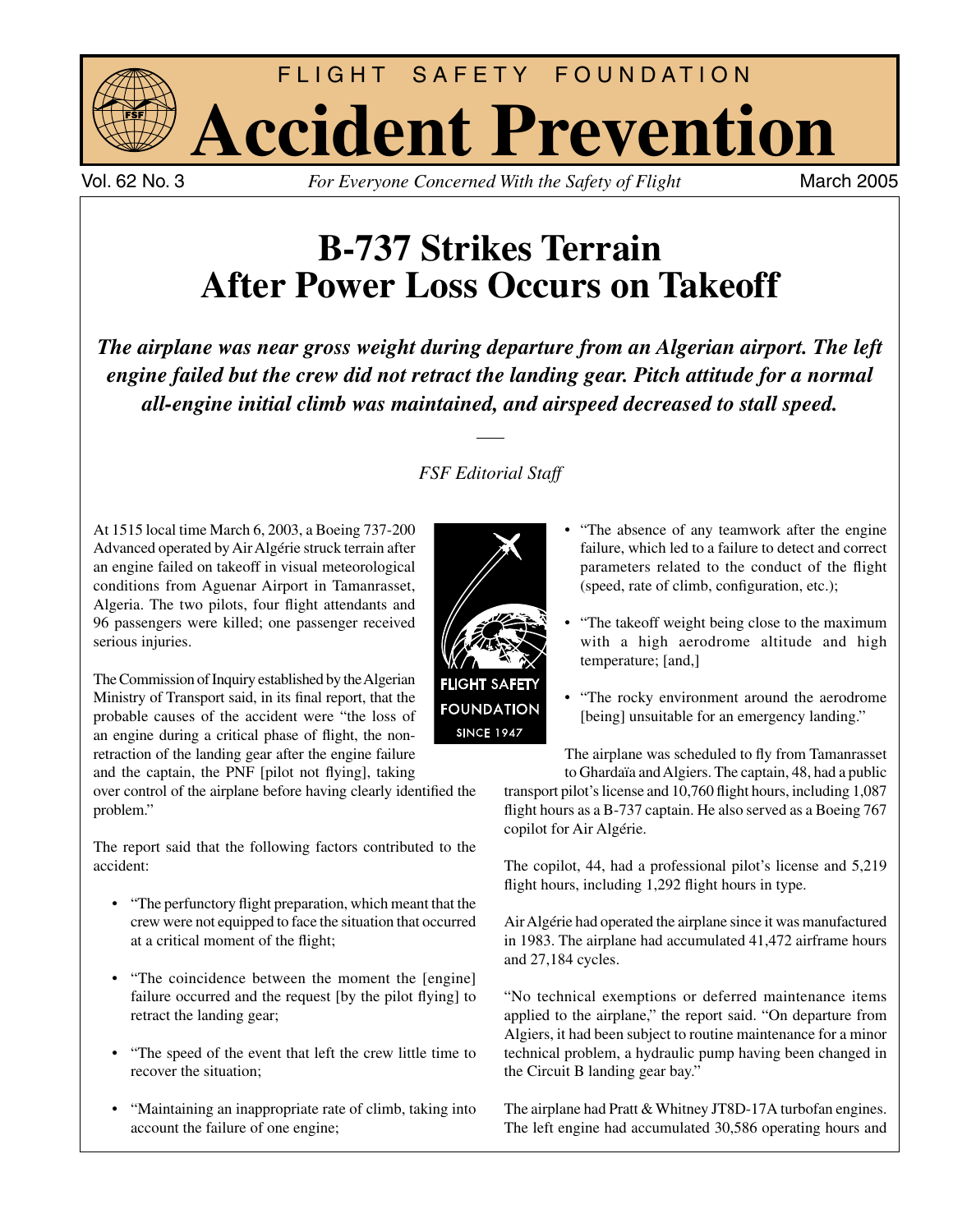20,040 cycles, including 6,729 operating hours and 4,285 cycles since its last overhaul in February 1999. The engine was installed on the accident airplane in November 2002. It had accumulated 285 hours and 355 cycles since a hot-section inspection was conducted in July 2002.



### **Boeing 737-200 Advanced**

The Boeing 737 originally was designed as a short-range jet transport that would use many components already in production for the B-727. Deliveries of the B-737-100 began in 1967. Fewer than 30 of the 100-series airplanes were built before the model was replaced with the B-737-200, which had a 193-centimeter (76-inch) longer fuselage and accommodated 12 more passengers. The B-737-200 Advanced, introduced in 1971, has aerodynamic improvements, including modified wing-leading-edge slats, Krueger flaps and engine-nacelle fairings.

Standard accommodation is for two flight crewmembers and up to 120 passengers. Standard maximum ramp weight is 52,391 kilograms (115,500 pounds). Maximum landing weight is 46,721 kilograms (103,000 pounds).

Pratt & Whitney JT8D-9A engines, each producing 64.5 kilonewtons (14,500 pounds) thrust, were standard. Morepowerful JT8D-15 and JT8D-17 engines were options.

Maximum operating speed is Mach 0.84. Maximum cruise speed with JT8D-17 engines is 562 knots. Stall speed at maximum landing weight with flaps extended is 102 knots. $\blacklozenge$ 

Source: *Jane's All the World's Aircraft*

The right engine had accumulated 22,884 operating hours and 15,316 cycles, including 10,652 operating hours and 7,879 cycles since its last overhaul in January 1994. The engine was installed on the accident airplane in May 2001. It had accumulated 4,649 hours and 3,353 cycles since a hot-section inspection was conducted in January 2000.

Before the airplane departed from Tamanrasset, it was refueled with 5,840 liters (1,543 gallons) of fuel, bringing total fuel quantity to 12,696 liters (3,354 gallons). The report said that the airplane was within weight-and-balance limits. Takeoff weight was 48,708 kilograms (107,381 pounds); maximum takeoff weight is 49,500 kilograms (109,128 pounds).

The captain was late in arriving for the flight; the copilot conducted the preparations for the flight. The copilot requested and received authorization from the captain to fly the first leg of the flight. The copilot began conducting the "Pre-takeoff" checklist by announcing the selected takeoff speeds:  $V_1^{\text{}}$  (takeoff decision speed), 144 knots;  $V<sub>R</sub>$  (rotation speed), 146 knots; and  $V_2$  (takeoff safety speed), 150 knots. She was then interrupted by the captain, who was talking with the chief flight attendant. The report said that the presence of the chief flight attendant in the cockpit contributed to discontinuation of the checklist.

"This lack of rigor in the preparation of the flight was also noticeable during taxiing," the report said. "The CVR [cockpit voice recorder] shows that at no time was there any dialogue or briefing related to a possible anomaly during takeoff, as required in the Air Algérie procedures. The crew was not apparently sufficiently psychologically prepared to face any possible problems that might occur."

The airline's published one-engine-out departure procedure for Runway 02 called for a climbing left turn to a heading of 239 degrees after crossing the Tamanrasset very-high-frequency omnidirectional radio (VOR). [The VOR was approximately 1,940 meters (6,365 feet) from the departure end of the runway.] Airport elevation was 4,518 feet; the one-engine-out departure procedure chart depicted higher terrain (e.g., at 5,394 feet and 6,106 feet) north of the airport.

Surface wind was from 330 degrees at 12 knots when the crew were cleared to taxi to Runway 02, which was 3,600 meters (11,812 feet) long and 45 meters (148 feet) wide. (The airport had another runway, 08-26, that was 3,100 meters [10,171 feet] long and 45 meters wide.) Temperature was 23 degrees Celsius (74 degrees Fahrenheit).

The crew began the takeoff at 1513. Maximum thrust was applied, and the crew made the standard callouts.

"Rotation was performed at about 150 knots, just above the planned speed," the report said.

Flight data recorder (FDR) data indicated that the rate of climb was between 1,400 feet per minute and 1,800 feet per minute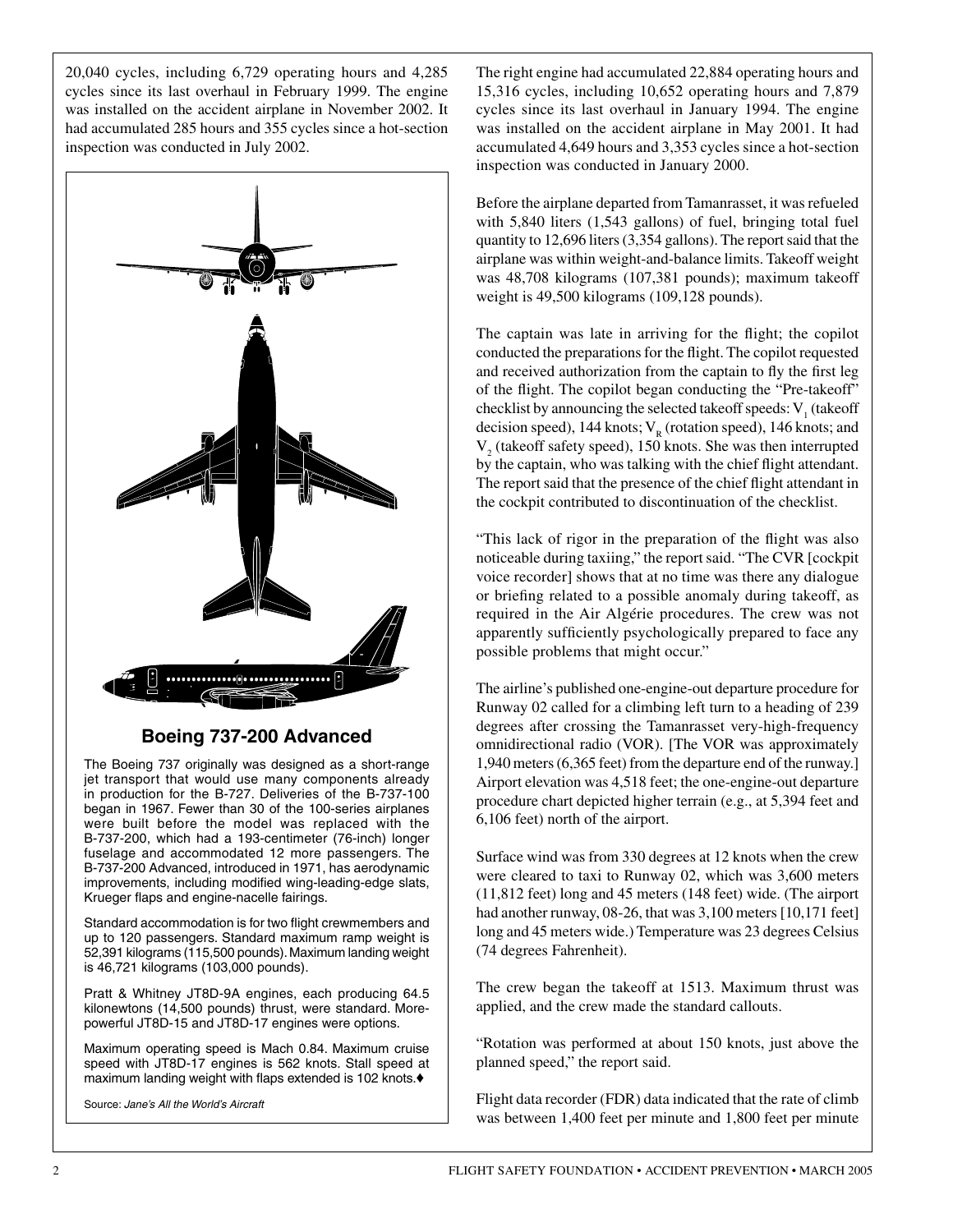after rotation, and nose-up pitch angle was about 18 degrees, which were normal for an all-engine climb, the report said.

The crew communicated in Arabic, English and French. At 1514:55, about five seconds after rotation, the copilot said, "Gear up." At the same time, the CVR recorded a sharp thumping noise. The airplane was 78 feet above ground level (AGL); airspeed was 158 knots.

The airplane yawed 12 degrees left, and a left-engine low-oilpressure warning occurred.

"The crew, which had been in a routine flight situation, was suddenly confronted with an emergency situation that required high levels of alertness, coordination and concentration, a situation for which, as previously noted, they were not specifically prepared," the report said. "In this context, the captain did not read back the order to retract the landing gear and did not retract it. There was no announcement of the [engine] failure, no mention of any possible visual warnings such as the one associated with the oil pressure. ... Even the callouts related to flying the airplane (speed, climb rate, trim, etc.) were not made."

Performance calculations made during the investigation indicated that a significant reduction of thrust from the right engine occurred a few seconds after the left engine failed. The report said that the loss of thrust from the right engine "greatly reduced the performance of the airplane during initial climb."

The copilot made several exclamations and said, "What's going on?"

The captain told the copilot that he was taking over the controls. The captain then repeatedly said, "Let go," and "Take your hands off."

After verbally confirming that she was relinquishing the controls, the copilot offered to retract the landing gear. The captain did not respond. The report said that the captain might not have heard the copilot's offer to retract the landing gear because of his "sudden excess workload."

The airline's procedure for initial single-engine climb included retracting the landing gear when a positive rate of climb is achieved and maintaining a minimum airspeed of  $V<sub>2</sub>$ . The report said that under the existing conditions (e.g., airplane gross weight, airport elevation and high ambient temperature), maintaining a positive rate of climb would have been difficult. With the landing gear extended and the high nose-up pitch attitude maintained, the accident airplane's aerodynamic performance decreased rapidly.

At 1515:04, the copilot told the controller that they had "un petit problème" (a small problem). Two seconds later, the CVR recorded the sound of stick-shaker (stall-warning-system) activation for one second. The airplane was at its maximum height, 398 feet AGL; airspeed was 134 knots.

At 1515:08, the CVR recorded stick-shaker activation for a half second. Two seconds later, a ground-proximity warning system (GPWS) warning, "Don't sink," was recorded.

"From that moment on, the stick-shaker is heard continuously until the end of the recording," the report said. "At [1515:15], a second GPWS 'Don't sink' aural warning is heard. The two recorders stopped just after that."

The airplane was 335 feet AGL, magnetic heading was 005 degrees, and airspeed was 126 knots when the CVR and FDR stopped recording.

"The shutdown of the flight recorders before impact occurred while the airplane was in a stall situation," the report said. "The shutdown is related to a loss of electrical power. The [investigation] was unable to identify the precise cause of this loss of electrical power."

The airplane struck terrain in a nose-high, right-wing-low attitude about 1,645 meters (5,397 feet) from where it lifted off the runway and to the left of the extended runway centerline.

"The airplane slid along, losing various parts, struck and knocked over the airport-perimeter fence, then crossed a road before coming to a halt in flames," the report said.

Most of the wreckage was consumed by fire.

"The chief flight attendant was found collapsed over the center console inside the cockpit," the report said. "The other cabin attendants as well as the passengers were in their places with seat belts attached. The severe fire that broke out immediately after impact left them no chance of survival.

"Only one passenger, seated in the last row and with [his] seat belt unattached, according to his statement, was ejected from the plane by the impact and escaped from the accident."

The accident was observed by several witnesses. A ground technician who had worked on the accident airplane told investigators, "Just after the takeoff, the plane swerved slightly to the left, then righted itself on the [takeoff] track; and, at that moment, I noticed that the plane was losing speed and altitude, still with its landing gear down until the moment of the crash, when there was a total explosion."

An airport-tower controller said, "Just after the takeoff from Runway 02, a kind of explosion was heard. The alarm was immediately activated. The pilot said, 'We have a small problem.' … The plane began to fall and crashed near the threshold of Runway 20."

Debris from the left engine was found on the runway near the point at which the airplane lifted off. The report said that disassembly and examination of the engines produced the following findings: